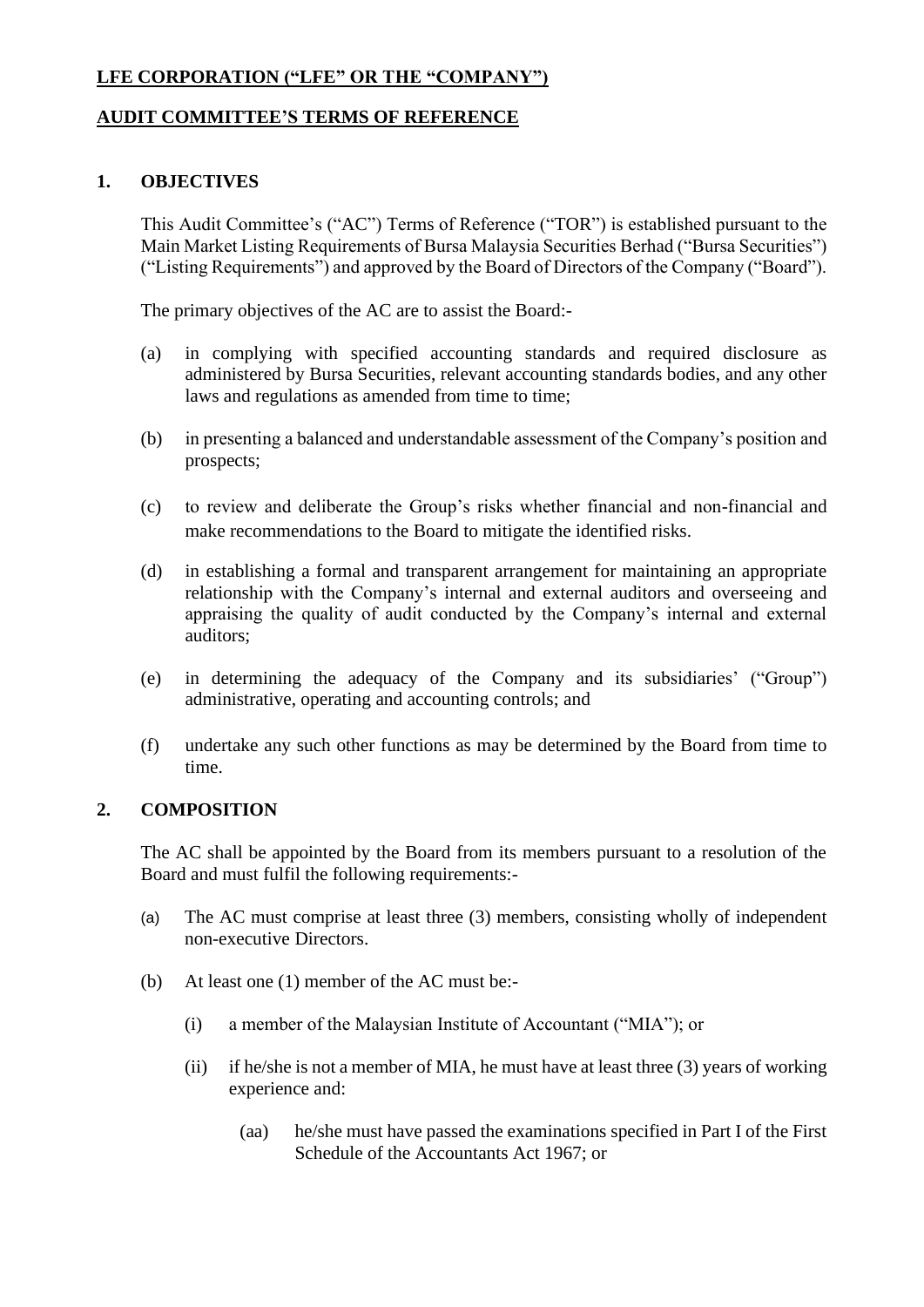- (bb) he/she must be a member of one of the associations of the accountants specified in Part II of the First Schedule of the Accountants Act 1967; or
- (iii) fulfils such other requirements as prescribed or approved by Bursa Securities.
- (c) The Chairman of the AC must be an independent director and is not the Chairman of the Board.
- (d) No alternate Director shall be appointed as a member of the AC.
- (e) In the event of any vacancy resulting in non-compliance of (a), (b), (c) and (d) above, the Board shall upon the recommendation of the Nomination Committee, appoint such number of Directors to fill up such vacancy within three (3) months of the event.

All members of the AC, including the Chairman, will hold office only so long as they serve as Directors of the Company. The Board must review the term of office and performance of the AC, and each of its members, at least once every three years to determine whether the AC has carried out its duties in accordance with its Terms of Reference.

The Committee has a policy that requires a former key audit partner who was part of the engagement team who made key decisions or judgments on significant matters with respect of the audit of the financial statements of the group, to observe a cooling-off period of at least three (3) years before being appointed as a member of the Committee.

# **3. SECRETARY**

.

The Secretary of the Company shall be the Secretary of the AC. The Secretary play an important role in organising and providing assistance at AC Meetings and has the following key responsibilities:-

- (a) Ensure meetings are arranged and held accordingly;
- (b) Assist the Chairman in planning the AC's activities;
- (c) Draw up meeting agendas in consultation with the AC Chairman, maintain the minutes, and draft its scheduled activities for the financial year;
- (d) Ensure structured communications channels between the Board and the AC;
- (e) Ensure proceedings of meetings are recorded and the minutes circulated to, and confirmed by the AC before disseminating them to the Board; and
- (f) Ensure AC recommendations presented to the Board are supported by papers, including minutes that explain the rationale for the committee's recommendations.

## **4. MEETINGS**

(a) The AC shall hold at least four (4) regular meetings per year, with due notice of issues to be discussed and shall record its conclusions in discharging its duties and responsibilities. Additional meetings may be called at any time, at the discretion of the Chairman of the AC.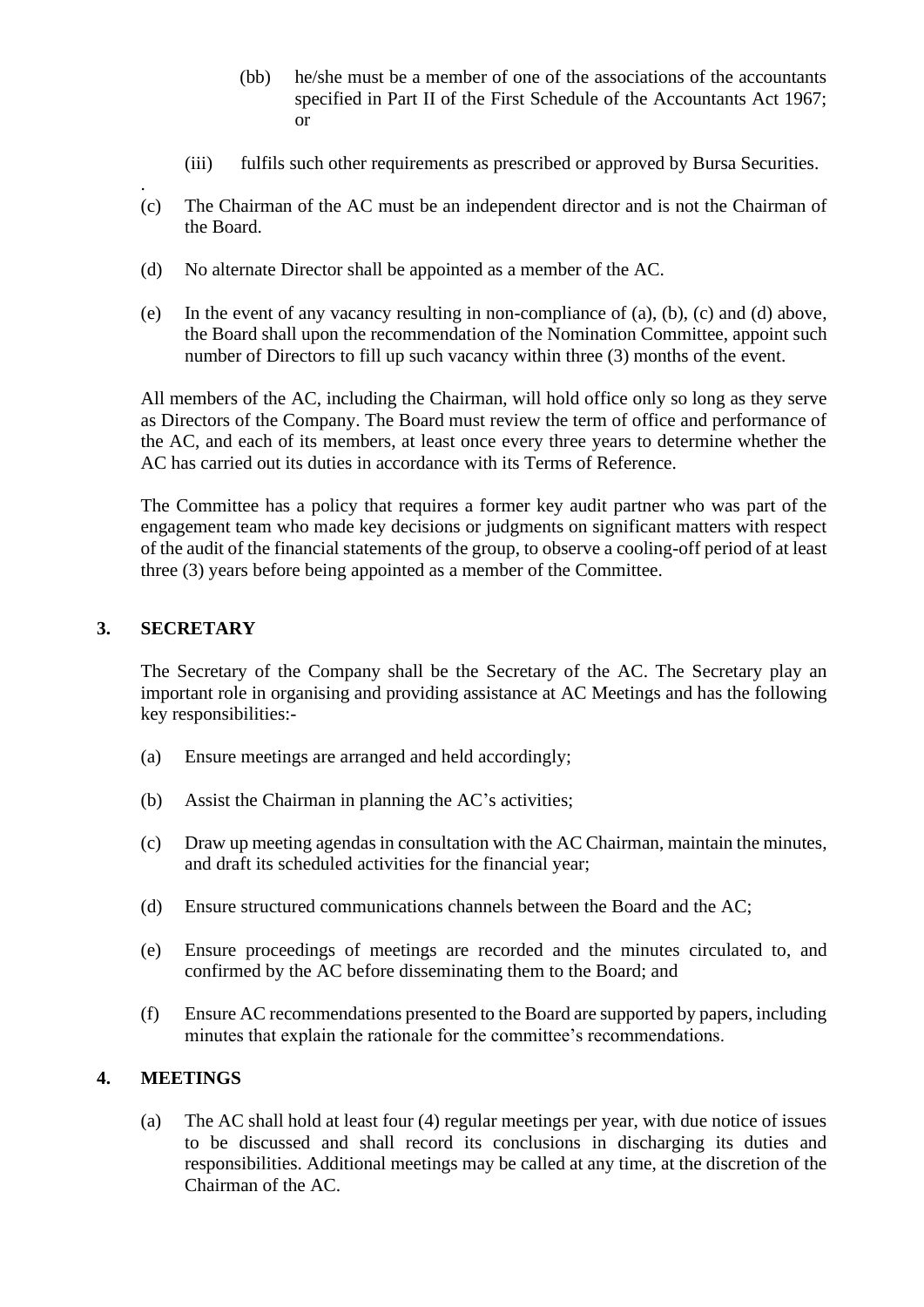- (b) The quorum for a meeting shall be two (2) members of the AC, who must both be Independent Directors.
- (c) The Executive Directors and other appropriate officer(s) may be invited to attend where their presence are considered appropriate as determined by the AC Chairman. Other Board members, employees of the Company and representatives of the External and Internal Auditors may attend meetings upon the invitation of the AC.
- (g) The internal and/or external auditors have the right to appear and be heard at any meeting of the AC and are recommended to attend each AC meeting to discuss their audit findings and recommendations relating to such findings.
- (h) The AC shall meet at least twice a year with the internal and/or external auditors without the presence of executive Board members and the Senior Management. Upon the request of the internal and/or external auditors, the AC Chairman shall also convene a meeting of the AC to consider any matter the auditor(s) believes should be brought to the attention of the Board or the shareholders.
- (i) Subject to paragraph (a) above, in appropriate circumstances, the AC may deal with matters by way of circular reports and resolutions in lieu of convening a formal meeting. A resolution in writing signed by all members in lieu of convening a formal meeting shall be as valid and effectual as it had been passed at a meeting of the AC duly convened and held. Any such resolution may consist of several documents in like form, each signed by one or more members.

# **5. AUTHORITY**

In carrying out its duties and responsibilities, the AC shall have the following rights:-

- (a) the explicit authority to investigate any matter within its Terms of Reference;
- (b) access to the resources which are required to perform its duties;
- (c) full, free and unrestricted access to any information, records, properties and personnel of the Group;
- (d) direct communication channels with the internal and external auditors;
- (e) ability to obtain independent professional or other advice at the Company's costs, and to invite external parties with relevant experience to attend the AC meetings, if required, and to brief the AC thereof;
- (f) ability to convene meetings with internal and/or external auditors, whenever deemed necessary, excluding the attendance of other Directors and employees of the Company;
- (g) promptly report to Bursa Securities where a matter reported by the AC to the Board has not been satisfactorily resolved resulting in a breach of the Listing Requirements;
- (h) the attendance of any particular AC meeting by other Directors and employees of the Company shall be at the AC's invitation and discretion, and specific to that relevant meeting only; and
- (i) meet among itself exclusively, whenever deemed necessary.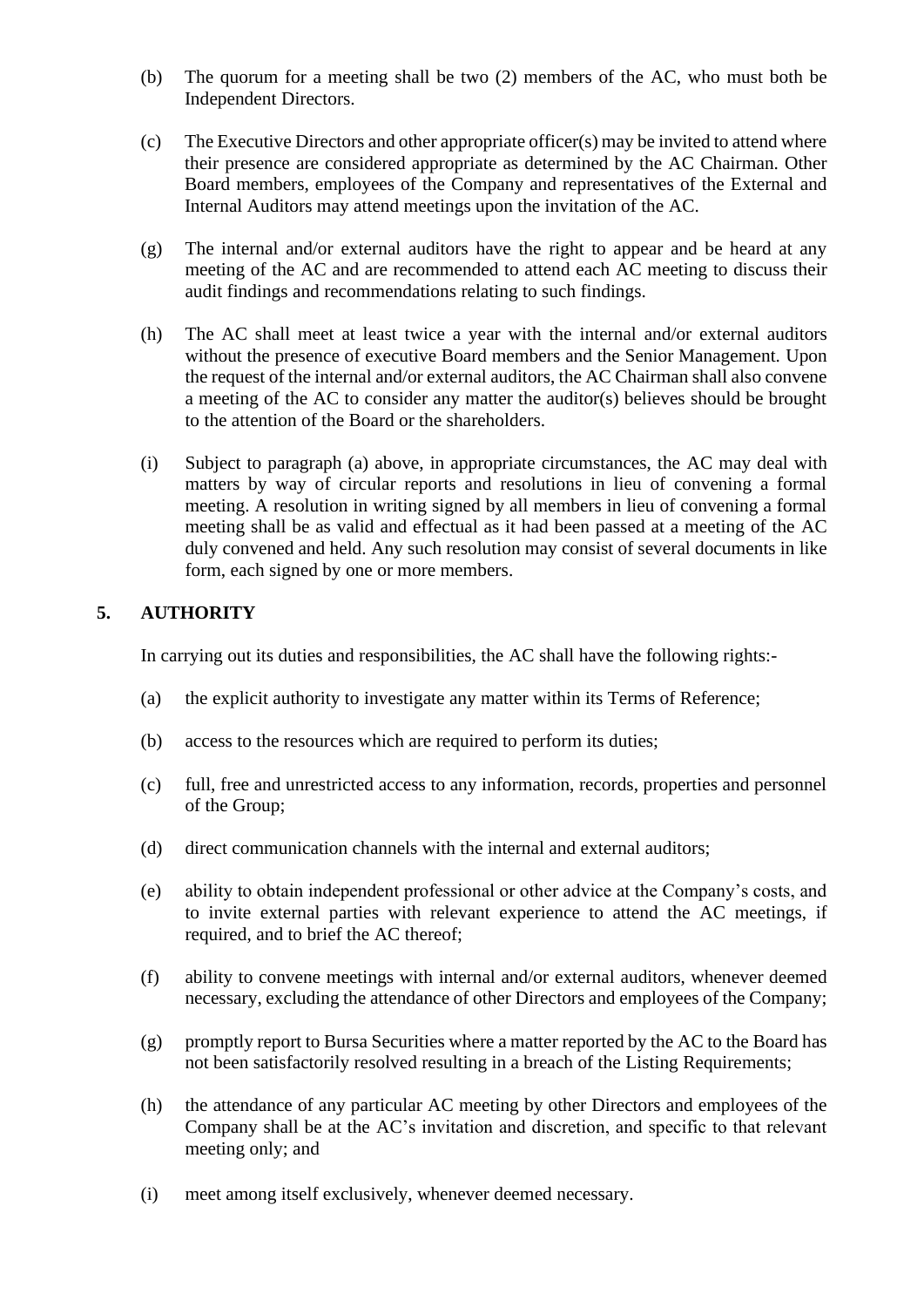## **6. RESPONSIBILITIES AND DUTIES**

In fulfilling its primary objectives, the AC undertakes, amongst others, the following responsibilities and duties:-

#### *External Audit*

- a) To consider the nomination and appointment/re-appointment of external auditors; and to consider the adequacy of experience and resources of the external auditors and determine the audit fee;
- b) To review any letter of resignation from the external auditors and any issues regarding resignation or dismissal of external auditors;
- c) To discuss with the external auditors, prior to the commencement of audit, the audit plan which states the nature and scope of audit and ensure co-ordination where more than one audit firm is involved in the audit;
- d) To review major audit findings arising from the interim and final external audits, the audit report and the assistance given by the Group's employees to the external auditors;
- e) To review with the External Auditors, their evaluation of the system of internal controls, their management letter and management's responses;
- f) To review whether there is reason (supported by grounds) to believe that the External Auditors are not suitable for re-appointment; and
- g) Discuss the contracts for the provision of non-audit services which can be entered into and procedures that must be followed by the External Auditors.

#### *Internal Audit*

- a) To review adequacy of scope, functions competency and resources of the internal audit function (including firm that was engaged to undertake the internal audit function) and that it has the necessary authority to carry out its work;
- b) To review the internal audit programme and results of the internal audit process and, where necessary, ensure that appropriate actions are taken on the recommendations of the internal audit function;
- c) To review the major findings of internal audit investigations and management's response, and ensure that appropriate actions are taken on the recommendations of the internal audit function; and
- d) To review and approve any appointment, termination or resignation of the firm of internal auditors.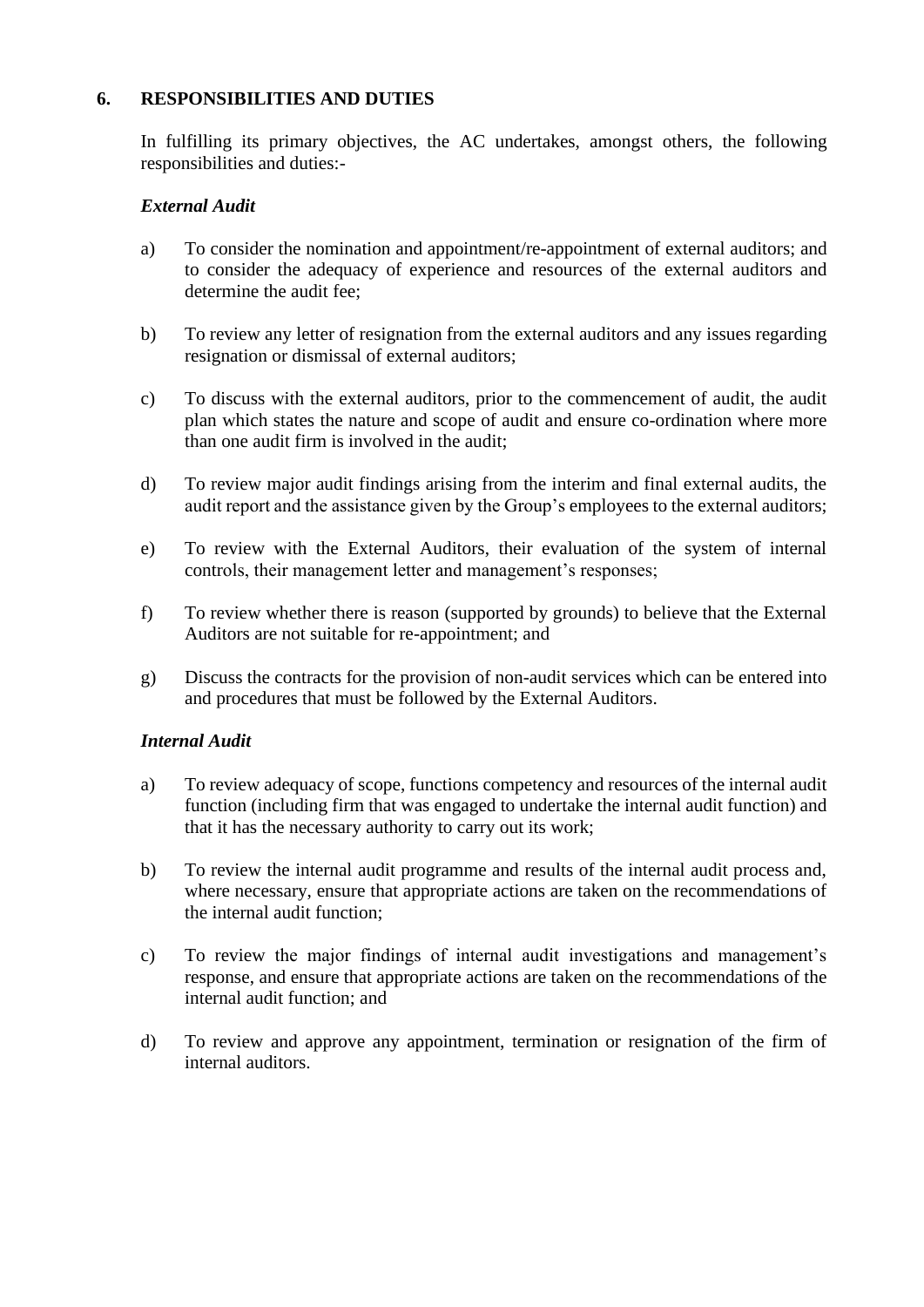## *Risk Management*

- a) To review the adequacy of Group's risk management framework and assess the resources and knowledge of the Management and employee involved in the risk management process;
- b) To review the effectiveness of internal control systems deployed by the Management to address those risks;
- c) To review and recommend corrective measures undertaken to remedy failings and/or weaknesses;
- d) To review and further monitor principal risks that may affect the Group directly or indirectly that if deemed necessary, recommend additional course of action to mitigate such risks;
- e) To monitor and communicate the risk assessment results to the Board; and
- f) To assess the actual and potential impact of any failure or weakness, particularly those related to financial performance or conditions affecting the Group.

### *Whistleblowing*

Committee shall review the Group's arrangements for its employees to raise concerns, in confidence, about possible wrongdoing in financial reporting or other matters. The Committee shall ensure that these arrangements allow proportionate and independent investigation of such matters and appropriate follow up action.

#### *Others*

- a) To review the Company's quarterly results, year end annual financial statements of the Group and Annual Report before submission to the Board, focusing on:-
	- compliance with applicable financial and reporting standards as well as regulatory requirements;
	- the going concern assumption;
	- any changes in or implementation of major accounting policies and practices; and
	- significant and unusual items and events as well as significant adjustments arising from the audit.
- b) To review any related party transaction and conflict of interest situation that may arise within the Group including any transaction, procedure or course of conduct that raises questions of management integrity;
	- in respect of related party transaction, including recurrent related party transactions, to:
		- i. ensure that the Group has adequate procedures and processes to identify, and where relevant, monitor and track related party transactions in a timely manner, and to review these procedures and processes annually;